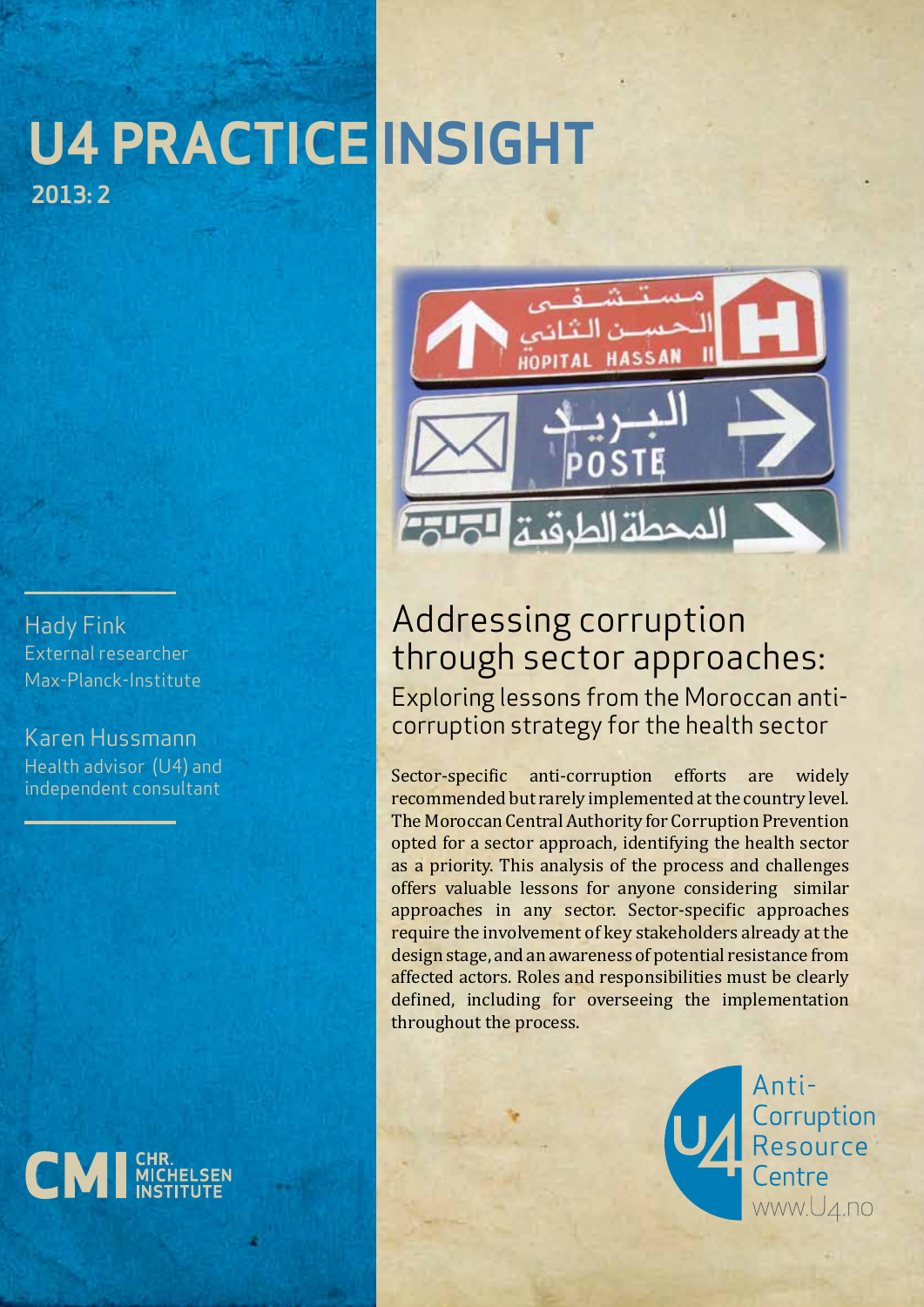## 1. Background

#### 1.1. Sector approaches

Sector approaches for assessing and addressing corruption have primarily gained momentum among donor agencies in recent years for three reasons (U4, 2007 and 2010): 1) Research and practical experience have shown that corruption manifests itself differently in different sectors. Anticorruption strategies need to take these sector specifics into consideration in order to adequately address the problem; 2) Sector approaches allow for the prioritizing of efforts in areas that suffer from acute problems (e.g. due to recent scandals), are particularly vulnerable, offer potential quick wins (e.g. taxes, customs) or that are of strategic importance. A special focus is often put on sectors essential for the achievement of the UN Millennium Development Goals (health, education and water) or which are crucial for the national economy (extractive industries); and 3) They can be targeted and may be easier to steer, as the respective actors, usually the Ministry and sector-related agencies, can assume ownership of the process and the results. In sum, well-designed approaches in priority sectors allow for the generation of tangible results for citizens by grounding cross-cutting or general good governance measures in concrete service delivery and the corresponding line ministries. However, it should be noted that sector approaches should draw on and be coordinated with countrywide strategies to combat corruption to ensure sustainable activities.

#### About the authors:

Hady Fink is an external researcher at the Max-Planck-Institute (Human Ethology Group), in Germany.

Karen Hussmann is an independent consultant and U4 senior resource person in Colombia.

Photo by Molemaster at flickr<sub>com</sub>

Despite these potential advantages, the strategic prioritization of sector anticorruption initiatives is still the exception rather than the rule. Corruption prevention agencies and anti-corruption policies often aim at involving ministries and public agencies at different levels and sectors at the same time. This course of action does not allow for learning through pilot experiences, nor does it take into account resource constraints of specialized corruption prevention agencies. The latter is particularly relevant for the technical guidance needed to orient, accompany and monitor sector approaches. The challenge lies in designing strategies and action plans that help embedding anticorruption initiatives into sector policies and programmes as part of the routine business of the relevant sector institutions.

Against this backdrop, the present practice insight critically explores the development of the Moroccan anti-corruption strategy for the health sector. This case was chosen because it illustrates the strategic approach taken by a national corruption prevention body. The *Instance Central de Prévention de la Corruption* (ICPC) chose to concentrate its resources and expertise on providing specific guidance in prioritized sectors, and the findings presented are the result of a desk review of available literature and 26 openended personal interviews with key informants in Rabat and Casablanca in September 2012. Since the issue is subject to continuous developments, there may be changes after the field research was completed.

#### 1.2. Corruption and development challenges in Morocco

Corruption is widely recognized as a severe problem in Morocco, with available indices rating the country as rather corrupt according to international standards. In the latest Corruption Perceptions Index (TI, 2012), the country scored 37 on a scale from of 0 (highly corrupt) to 100 (very clean), while the World Governance Indicators (WBI, 2011) ranked the country at 51 for the indicator Control of Corruption (0 corresponding to the lowest- and 100 to the highest rank out of all the countries in the world). Furthermore, Global Integrity (2010) assessed Morocco's integrity indicators as "very weak" with an overall score of 56 out of 100, which was nevertheless an improvement when compared with the score of 46 in 2008.

Some available studies point out certain positive aspects such as the anti-corruption activities promoted by the ICPC (Global Integrity, 2010), although the general assessment is rather negative: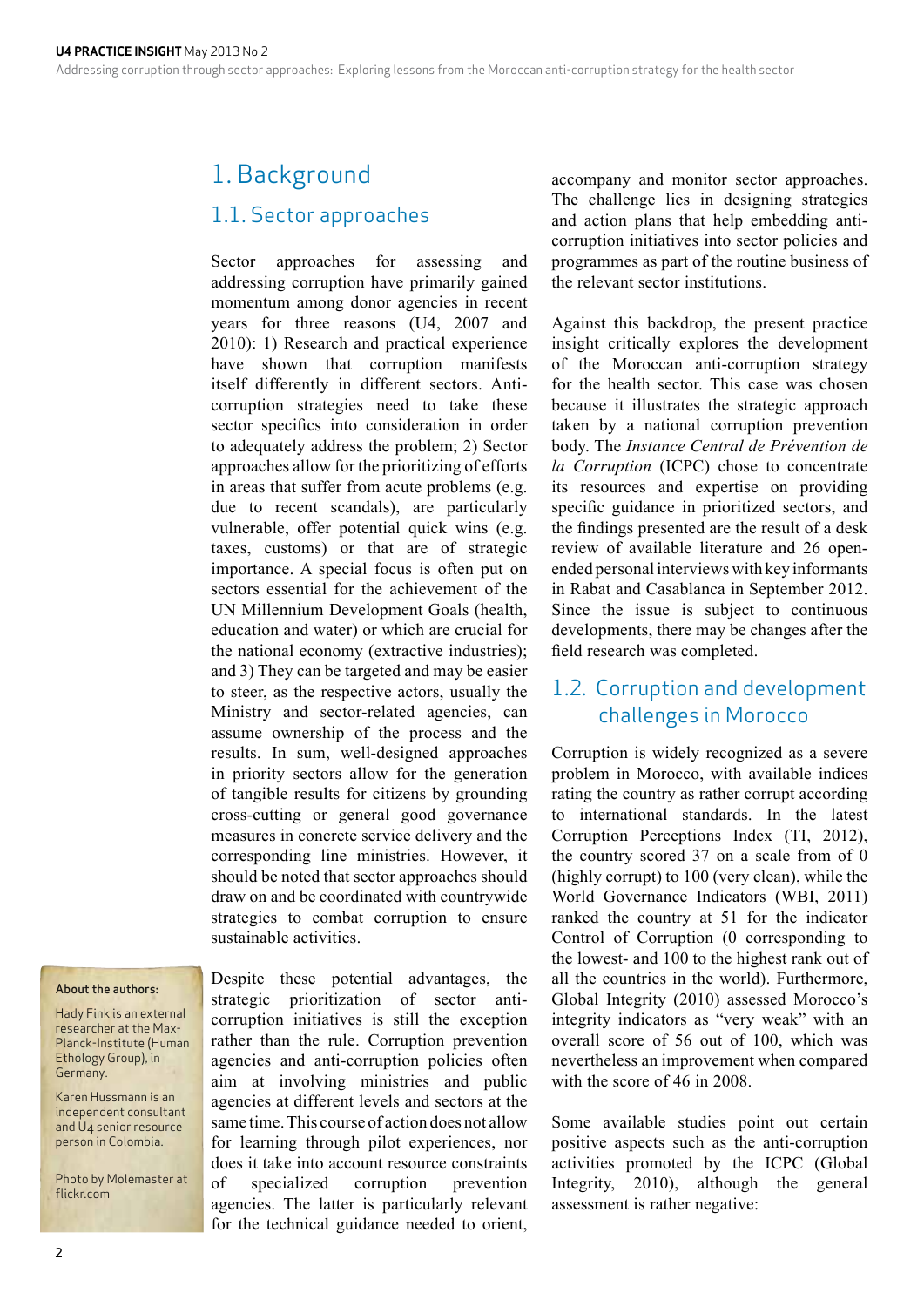*Morocco unfortunately boasts one of the worst scores on election integrity in the Global Integrity Report: 2010, in part due to the lack of a formal election monitoring mechanism. There is little transparency into the financing of political parties in the country, and the budget process is opaque and inaccessible to the public. Oversight of state-owned enterprises remains poor, while whistle blower protections are non-existent.* (Global Integrity, 2010)

Similarly, the National Integrity Study highlights the following problems (TM, 2009:1):

- *• The national integrity system's inability to play a decisive role in addressing corruption; [...];*
- *• The intrinsic weakness of most pillars;*
- *• The judiciary's inability to properly discharge its duty;*
- *• The non-recognition of the right to access to information as a key factor contributing to the lack of transparency, non-accountability and corruption.*

Information concerning the levels of experienced corruption reflects a similar situation. On the one hand, petty corruption in the form of small scale bribes is widespread. According to the Global Corruption Barometer (TI, 2010), 35% of the people interviewed report having paid a bribe in the past 12 months, and public officials and the judiciary are indicated as the most corrupt institutions, with both scoring 3.5 on a scale from 1 (not at all corrupt) to 5 (extremely corrupt). On the other hand, problems of grand corruption are severe (see TM 2012 for an overview of 2011) and Morocco was added to the Grand Corruption Watch List, a group of countries at an increased risk of large-scale theft of public resources. Countries are included in this list if the results indicate that "*certain key anti-corruption safeguards were so weak that the risk of large-scale theft of public resources was greater than in most countries". The assessment is based on the following "red flags: extremely poor conflicts of interest safeguards in government, weak oversight over large state-owned enterprises, and poor or non-existent controls over the flow of money into the political process*" (Global Integrity, 2009).

Additionally, Morocco is facing challenges similar to those experienced in other developing countries (Semlali, 2010), and its society is characterized by high rates of poverty (33%) and illiteracy (43%). The population growth has led to a challenging demographic situation, which has been exacerbated by a dependence on agricultural activities and unequal urban and rural living

conditions: Only 43% of rural households have access to a source of safe drinking water, while 95% of them are disposing waste into nature. The geographical conditions are yet another challenge, with Morocco featuring the highest mountains in Africa and an unpredictable climate with floods and droughts.

## 1.3 The Moroccan health sector and its vulnerabilities to corruption

The Moroccan health system is split into both a public and private sector. This study focuses on the public sector, which represents the largest part and is centrally managed by the Ministry of Health (MoH). The public health-care system is financed through both public funding and private household spending, with annual public funding amounting to approximately 5% of GDP or about 121 USD per inhabitant. Fifty-seven per cent of the total health expenditure is financed through household spending, making the above mentioned problems of inequity a serious issue for the health-care system (WHO, 2009 and 2011; BAMF, 2011), and basic treatment and emergencies are free of charge in public institutions. Under a new system launched in 2012 (RAMED), the poor are generally eligible for free care, while those in financially vulnerable situations pay 120 Moroccan Dirham (MAD) (14 USD) per household and treatment up to a maximum of 600 MAD (70 USD) per year. Patients who are not poor receive non-basic treatment at subsidized rates. Mandatory health insurance was introduced for public and private employees in 2005, which was financed through a payroll tax of 2% and 2.5%, respectively.

The health sector is facing a series of general challenges in delivering services to secure good health for all citizens: 1) Providing equitable access to health is difficult due to the country's geographical challenges and a concentration of secondary and tertiary health facilities in Rabat and Casablanca; 2) There is a notorious lack of qualified medical and support staff, as according to the WHO (2010: 7), Morocco is one of 53 countries worldwide "with critical shortage of health workers". Moreover, poor working conditions have led to an exodus of healthcare personnel; 3) Poor management of public hospitals poses a problem for the efficient and transparent use of resources, and 4) Economic accessibility to medicines is noted as a major problem (WHO, 2009).

Over the past two decades, a series of reforms have brought about fundamental changes in the sector, including hospital and institutional reforms (1995),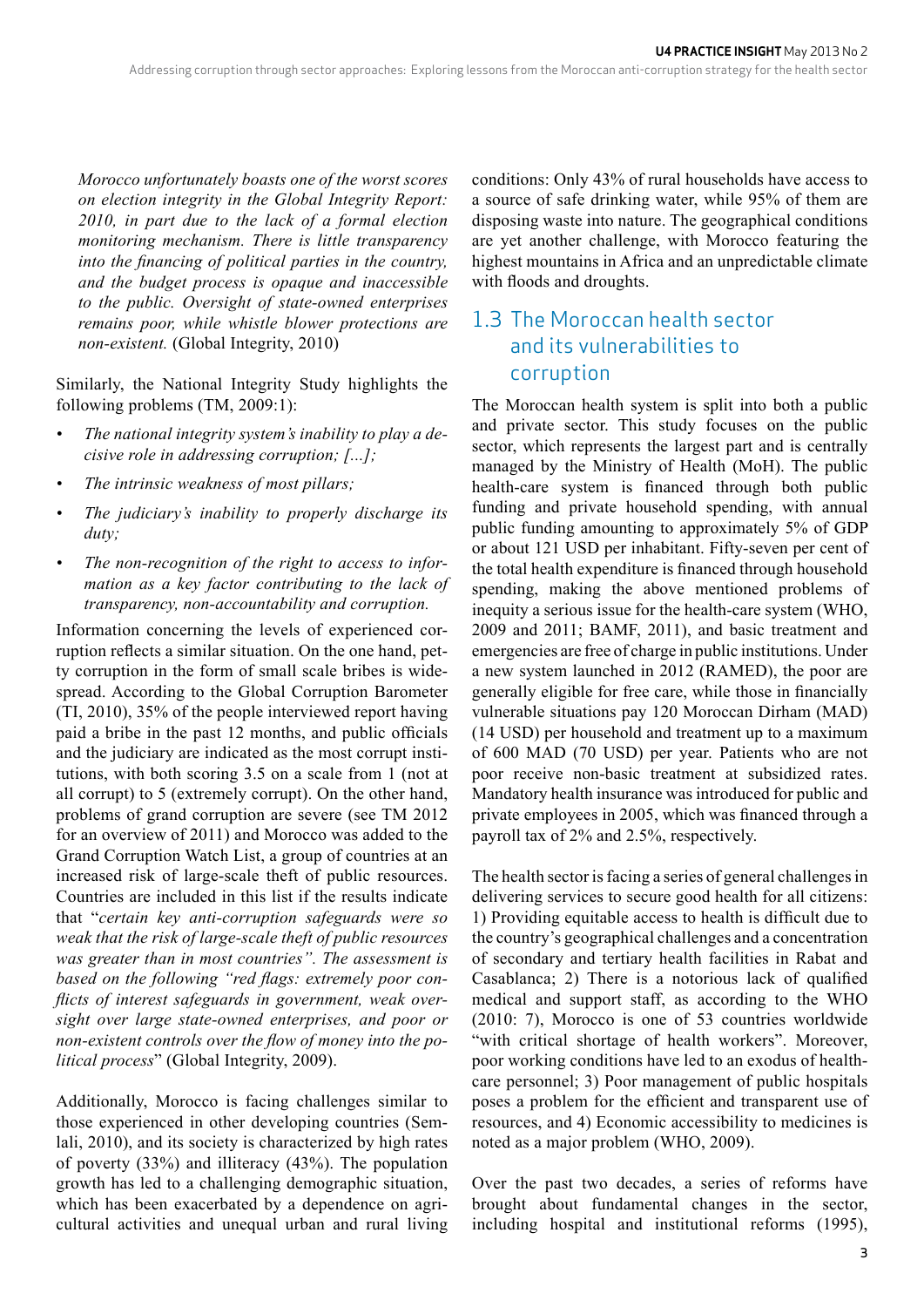regionalization (1996), decentralization (1997) and several reforms of health-care financing introducing, e.g. mandatory health insurance (since 2002).

Despite the shortcomings mentioned, it should be noted that health outcomes and service coverage have improved significantly over the past five decades. However, even in the judgement of the MoH (2008), health outcomes are characterized by serious shortcomings as far as infant and maternal mortality, regional differences and coverage, staffing, financing and organizational and administrative structures are concerned. This general situation, coupled with a shortage of health services to meet increasing demand, fosters corruption in the sector in addition to other structural, political and social factors.

There is an ample public awareness about the significance of corruption in the Moroccan health-care sector. According to Transparency Maroc (2001), 80% of the heads of the household see corruption among healthcare staff as (very) common. The scarcity of resources, distortions in their allocation and irregularities and corruption in health-care expenditures all heavily compromise the functioning of the sector and its public image. Under these circumstances, access to treatment, as well as the timely and adequate delivery of services, is the main activity for the extraction of small-scale bribes (petty corruption). Additionally, interviewees pointed out that cases of grand corruption, involving actors such as the pharmaceutical industry and political elites, illustrate the aforementioned severe weaknesses of health sector governance and their impact on service delivery (see TM, 2012: 13f for cases in the health sector in 2011).

## 2 Health sector anticorruption strategy

## 2.1 Framework: National anti-corruption strategy and sector approach

Recent anti-corruption efforts in Morocco started in 1999 with the initiation of a national anti-corruption system. After the signature of the UNCAC in 2003 and its ratification in 2007, the ICPC was established as the national anti-corruption agency, which is composed of three organs: a General Assembly with 45 members from all different sectors of society (including the public sector, the private sector and civil society), an Executive Commission and a General Secretariat. According to its mandate of implementing a global approach for the

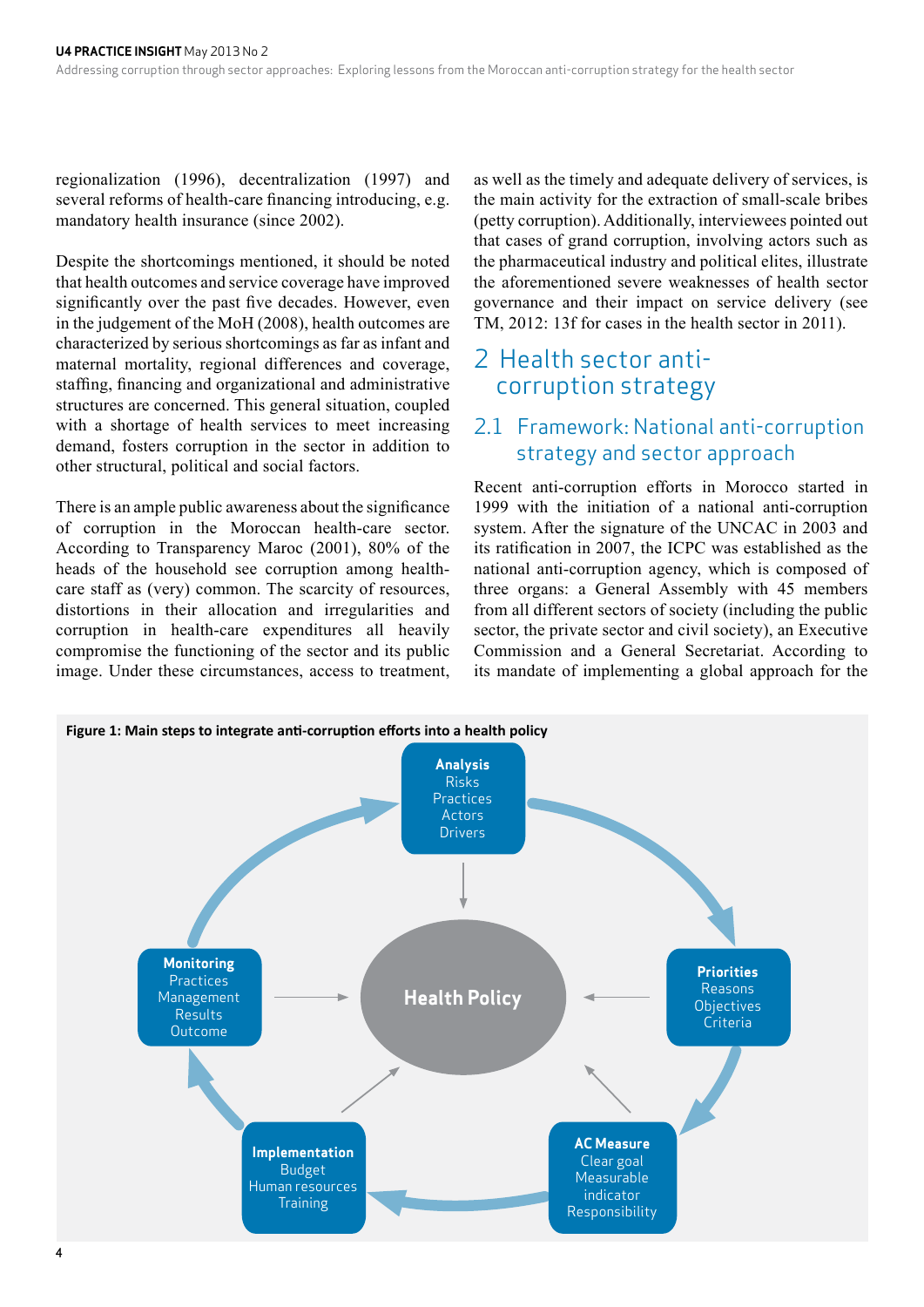prevention of corruption, the ICPC follows the long-term mission of developing a strategy to strengthen the pillars of a National Integrity System.

In this endeavour, the ICPC opted for a sector approach. As a first step, it identified priority sectors by assessing the following criteria (ICPC, 2011c: 5):

- Disposition and availability of key institutions in the sector;
- Level of awareness of corruption risks in the institutions identified;
- Sectors most affected according to the global corruption barometer (2010).

As a result of this assessment, the sectors of health, transportation, real estate and education were selected as the highest priorities.

The development of the sector strategies was then divided into four phases (ICPC, 2011b):

- Evaluation of policies and practices in place;
- Diagnosis of frequency, causes and consequences of corruption;
- Mapping of risks according to priority;
- Developing a sector strategy, including an action plan.

The action plans are to be implemented and monitored in cooperation with the respective sector authorities, e.g. the MoH in the case of the health sector. This approach coincides with the general framework provided in Figure 1, which reflects the Moroccan experience to date.

## 2.2 The Moroccan experience in the health sector

#### Developing a strategy

The ICPC commissioned a private consultancy for developing an action plan for the sector strategy as described above. In a first step, existing public policies and preventive measures, including laws and regulations for corruption prevention, were evaluated (ICPC, 2010a). In a second step, corruption risks and experiences were identified in all service and administrative areas of public health institutions. To this end, data was collected in five different regions, 3,500 patients were interviewed and 87 staff members of public hospitals (both medical and nonmedical) participated in interviews and focus group discussions (ICPC, 2010b). Figure 2 provides an overview of the different activities and processes analysed.

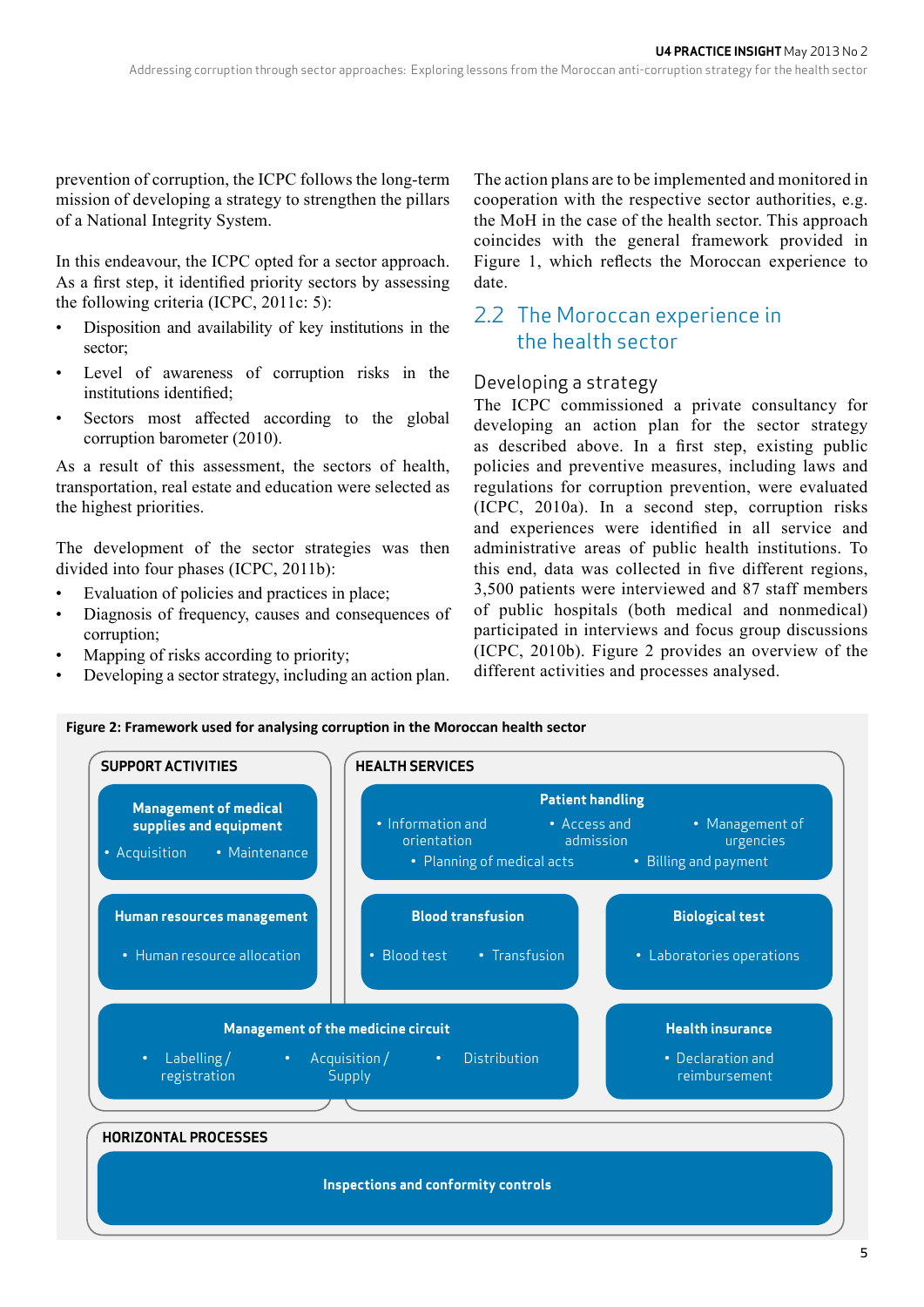The findings revealed a high incidence of corruption, with 30% of people having been involved in corrupt transactions and 75% of these cases involving payments of 75 MAD (9 USD) or less.

The following typologies of corruption were analysed (ICPC, 2010b: 26f):

- Under the table payments, bribes, gifts;
- Favouritism, nepotism;
- Incorrect treatment and billing (over provision of services or provision of services not medically indicated);
- Fraudulent billing (for services not provided or fictitious bills for ghost patients);
- Beneficiary fraud (bribes to receive services that the patient is not entitled to);
- Abuse of public equipment for private purposes;
- Stealing of medications from public institutions and sale for private gain;
- Irregularities in the processes of recruitment, promotions and transfers.

Under these terms, corruption can primarily manifest itself in three forms in the health sector (ICPC, 2010b: 28):

- Bribing medical staff to receive public services without being entitled.
- Under the table payments for provisions of health services or management of public goods (procurement, allocation);
- Exchange of services based on favouritism (often external actors).

Within this framework, a total of 87 corruption risks were identified, which are distributed as follows across public health institutions: hospitals (42), health centres (15), central administration of the MoH (14), clinics (12), regional centres for blood transfusion (2) and private laboratories (2).

While this analysis covers some aspects of the interaction between providers and suppliers (the purchase and administration of drugs and medical equipment), in addition to payers (billing), the focus lies on corruption in the delivery of services in the forms described, see Figure 3.

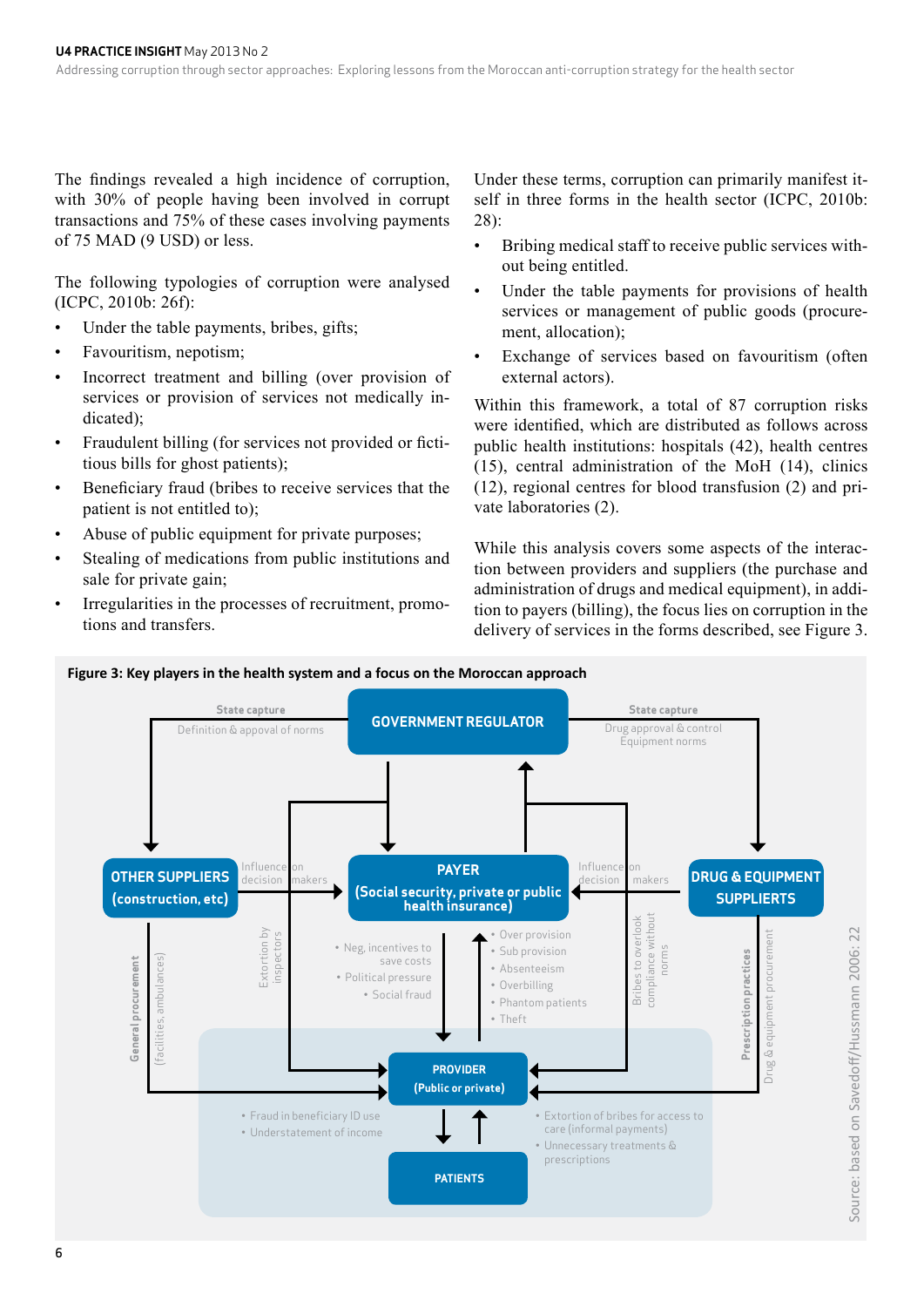In a third step, these risks were prioritized in two further steps: 1) The criticality of each risk was and calculated by multiplying the likelihood of its occurrence with its potential impact (economic, social and cultural), which subdivided the risks into 30 low-, 17 medium- and 40 high-priority risks; and 2) The effectiveness of existing anti-corruption measures and practices for controlling the risks was assessed on a scale ranging from failing/ nonexistent, to little efficient to being in need of improvement and efficient.

In a fourth step, a targeted anti-corruption sector strategy was developed based on these results, and at its core is an action plan composed of seven axes:

- 1. Anchoring values of citizenship;
- 2. Renewing confidence in health services;
- 3. Evolution of HR management in institutions;
- 4. Adaption of the work environment;
- 5. Optimizing the management of equipment and supplies;
- 6. Management and control of activities;
- 7. Implementation of fundamentals.

A total of 55 projects are to be implemented over the course of five years, including provisions for monitoring and follow-up.

Additionally, the strategic health plan of the MoH (2008- 2012) also contained the specific goal of implementing measures to address corruption in the sector institutions (Ministère de la Santé, 2008: 4).<sup>1</sup> The core goal of the plan is to "reconcile the citizen with his health system". Therefore, one of the strategic goals was to counter corruption in health facilities, with the activities recommended aimed specifically at increasing access to care and information. Some of the key measures were:

- Toll-free hotline, as well as special desks for complaints;
- Open-door days;
- Local committees;
- Public posting of price lists and people in charge at the facility;
- Awareness raising campaigns;
- Establishment of performance indicators and inspections.

#### Implementation

As far as responsibilities are concerned, the ICPC and MoH supervised the first phase up to the formulation of the action plan in the form of a joint committee. In

September 2011, they signed a partnership agreement, and in November 2011 the ICPC delivered the results of the process described above to the MoH. It is difficult to assess the current status of implementation since only a small amount of data is available, though some measures with anti-corruption relevance have been implemented, e.g. a toll-free hotline for complaints, including corruption-related incidents, information campaigns and the booking of appointments via the Internet or telephone. However, it cannot be judged how far this reflects an implementation of the anti-corruption action plan or of the MoH's strategic health-care plan because as of September 2012, details including measurable indicators of activities were not available.

The process of implementation was on hold for a period of about 10 months, with the MoH not actively pursuing a rigorous implementation or a systematic follow-up, both of which would help to identify potential obstacles or bottlenecks for implementation. Meanwhile, the ICPC made bilateral agreements with the Ibn Sina General Hospital in Rabat to start implementing the strategy in its 10 hospitals as pilot projects. To further enhance the process, there is a plan to set up a new joint committee between the ICPC and the MoH, as such an institutionalized joint oversight is expected to enable the ICPC to provide technical guidance to help ensure a proper implementation of the strategy.

## 3 Discussion of the approach to date

#### 3.1 General framework

To better understand the Moroccan case and to draw the lessons learned, the approach will be examined using a framework of issues critical for this type of approach (Chêne, 2010). The following discussion takes into consideration the strategic focus, as well as the implementation factors concerning political will, institutional capacity and operational challenges. The assessment and the lessons learned are focussed on the phases undertaken by September 2012.

#### 3.2 Focus on corruption in the delivery of services: An adequate design?

As described above, the strategy focuses on the corruption that mainly takes place in health service delivery. Several arguments were brought forward by the ICPC to explain and justify this decision. First, the prevalence of petty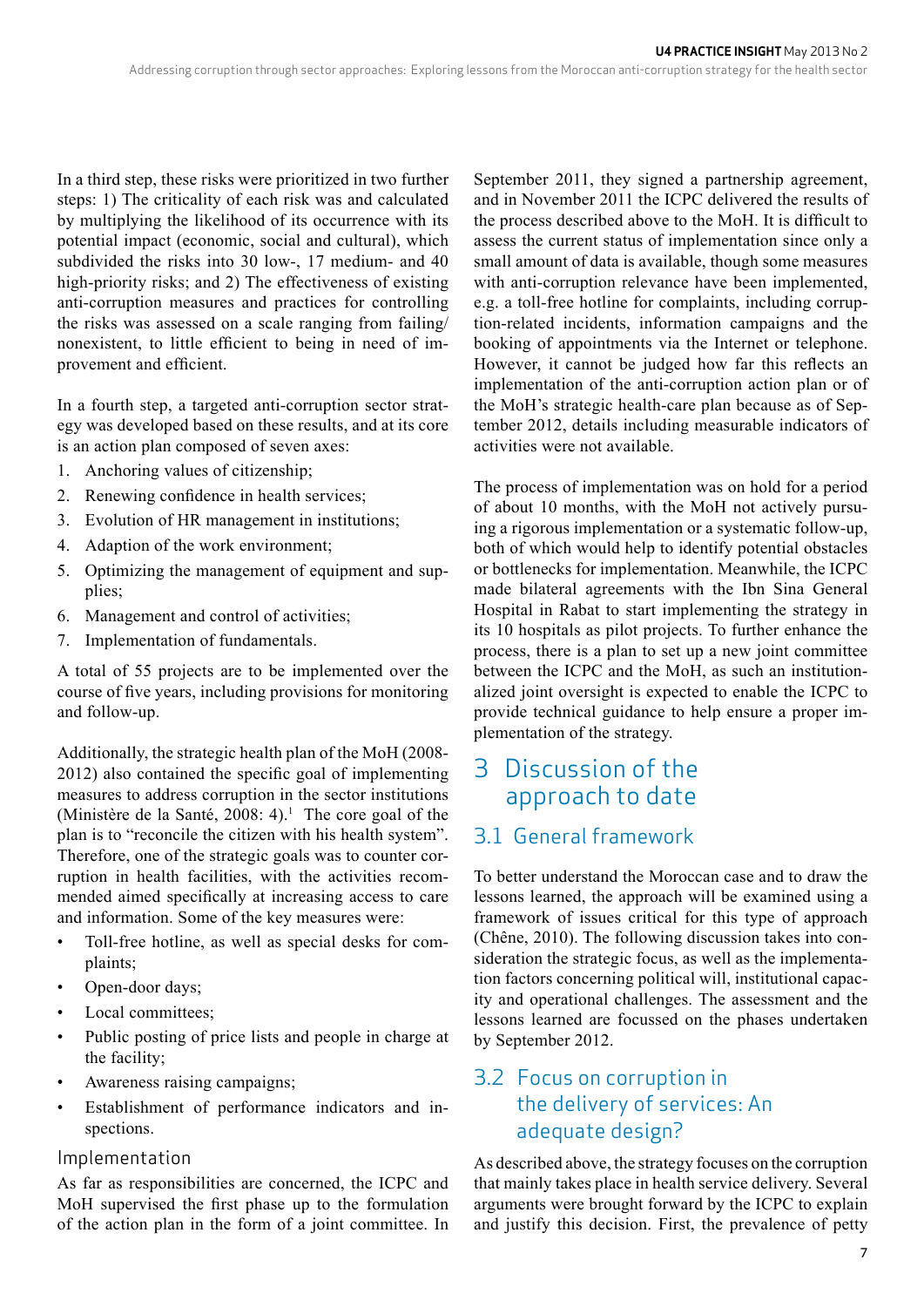corruption in the Moroccan health-care system stands at an alarming rate, and has a serious impact by restricting access to care. Poor patients who cannot afford to pay a bribe receive worse-, slower- or no treatment at all. This is illustrated by the account of one informant who related the personal experience of a colleague whose son had died in the weeks before the interview. After rushing to the hospital, the father first had to pay a bribe before his son was examined, even though the condition was so serious that he ended up dying in the hospital. In addition to negative individual incidents of this kind, widespread petty corruption exacerbates inequality and erodes general trust in the system. Second, a concentration on feasible goals can be a reasonable decision, as the "soft" approach chosen allows for addressing processes and preventing future acts of corruption, rather than investigating and sanctioning past misconduct. If adequate measures were implemented, this was expected to lead to quick wins without the need for major political decisions or cooperation with other sectors, ministries, etc. Third, based on the assessment that under the current conditions reforms for addressing grand corruption would have little chance of success, the ICPC considered it difficult to force major changes on the health sector. Thus, the decision for a strategic focus on small-scale corruption in the delivery of services to generate quick wins and tangible results is expected to be a way of making advances in tackling the issue.

On the other hand, this approach and focus gives rise to criticism, because with a high rate of impunity and considerable problems with grand corruption, critics dismiss the strategy as incomplete or even ill conceived. The concentration on corrupt acts by health-care staff or suppliers, rather than on "frying the big fish", can cause discontent among the public, in addition to the fact that those affected by anti-corruption efforts may be resistant to reforms. This is especially significant in an environment that informants characterized as follows: a high sensitivity towards doctors and medical staff for becoming stigmatized as corruptors, non-medical staff dissatisfied with the compensation and prestige of their work and the security of their jobs and a civil society demanding change and accountability, particularly for those involved in grand-scale rent seeking and corruption.

In addition to this situation in the health sector, it is worth noting that there has been a general criticism that the investigation and prosecution of corruption cases has been limited to acts of petty corruption (Global Advice Network, 2011), with the aforementioned review in 2011 by Transparence Maroc is meaningfully entitled: "Fight against corruption in 2011: Between the promising discourse of the authorities and the reality of endemic corruption."

Independently of how justified this criticism may be, discontent on behalf of the general public, civil society and stakeholders in the sector is an important factor that must be taken into account.

## 3.3 Strong leadership: Prerequisite for the fight against corruption

A credible commitment and strong highest-level leadership are fundamental requirements for any reform process leading to sustained changes. The low public budget of the health sector, a lack of sanctions imposed for corrupt offenses, a failure to implement measures recommended in prior studies and the delay to implement the action plan proposed in the current health sector anti-corruption strategy are the main arguments brought forward by critics to stress an apparent lack of political will for thoroughly addressing corruption in the health sector. Conversely, the reported importance attributed to the topic by the current Health Minister, who came to office in 2012 (one of his first visits after taking office was to the ICPC), the fact that the MoH signed an cooperation agreement with the ICPC, the fact that it started introducing measures and that it now intends to implement the action plan are all arguments brought forth by the interviewees to stress the determination of public health authorities to tackle the problem.

In sum, the Moroccan experience highlights the importance of a clear commitment and proactive management of the process by political leaders. Irrespective of whether delays in implementation and the obstacles encountered are caused by a lack of political will or by other impeding factors, such as a lack of resources, political pressure or resistance to change, the point to be made here is that it is essential to constantly and credibly convey signals of strong leadership to get and keep all stakeholders aboard in support of reform plans, particularly medical staff and the public.

#### 3.4 Institutional capacity and control over the process: basics for implementation

The drivers of the reform process need to have the institutional capacity, including human and financial resources, and assume ownership. With constrained political powers, little funding and consequently a lack of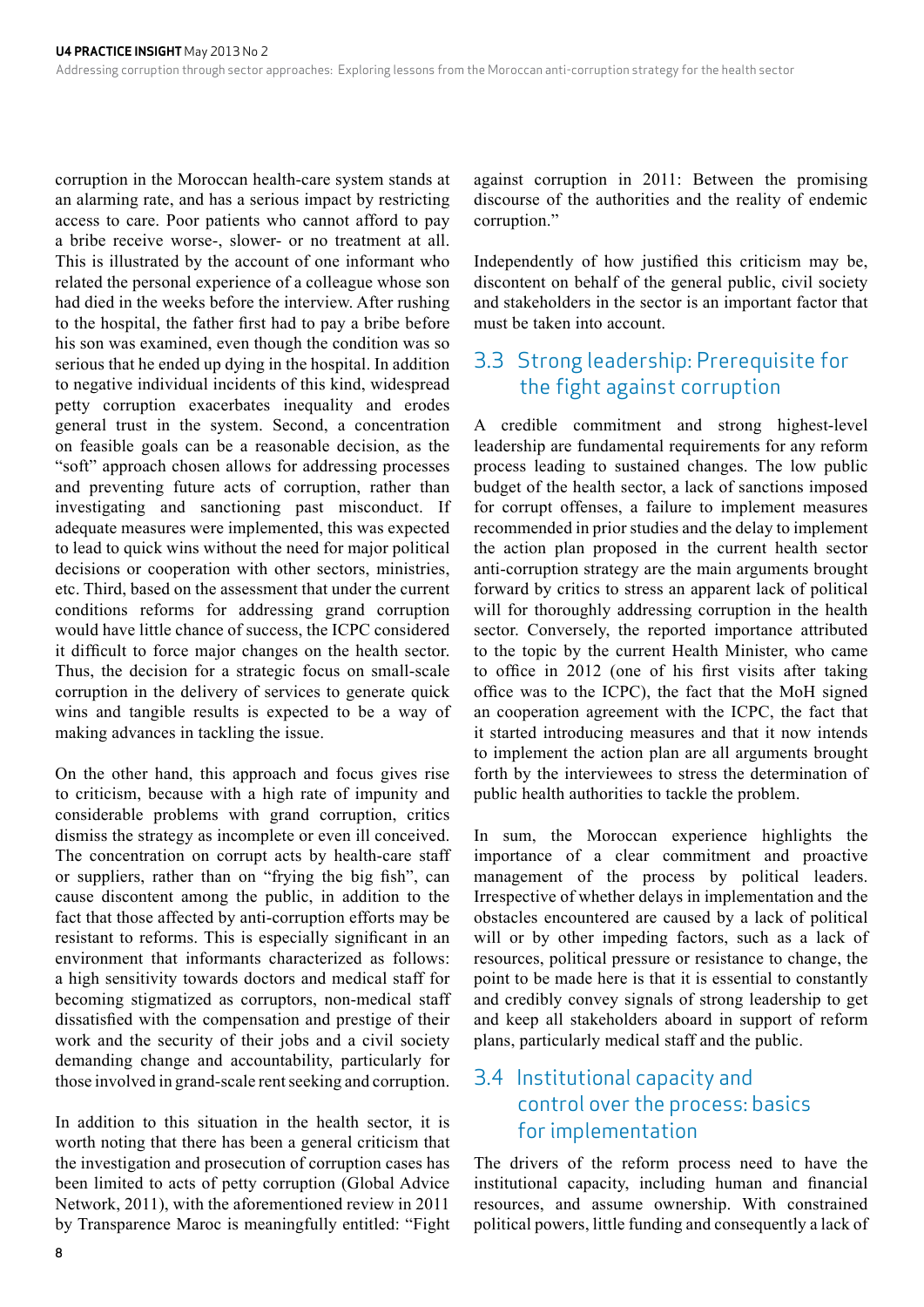staff, the ICPC has limited means to create a significant impact. Therefore, and in view of the fact that the responsibility of generating tangible results in preventing corruption falls into the realm of line ministries, it is important to stimulate other institutions such as the MoH to address corruption. In this endeavour, the ICPC relies on a cooperative approach, which includes focussing on corruption risks and preventive action, as well as emphasizing transparency and good governance as targets rather than detecting and investigating actual corrupt incidents. Since the ICPC delivered the results of the problem analysis and priority setting process in 2011, the responsibility for implementation has been with the MoH.

The Arab Spring, the parliamentary elections at the end of 2011, a new constitution and a new government, including a new Health Minister, all had a significant impact on the management of the health sector in general and consequently on the conditions for the strategy implementation. As mentioned above, the MoH has started to implement some measures, and the ICPC has started a pilot project. However, the structured implementation process that had been proposed has not yet been initiated. It remains to be seen how this process will be advanced with the new Health Minister and a joint MoH-ICPC committee that would institutionalize the role of the ICPC for providing technical guidance and assistance in monitoring the implementation.

## 3.5 Ensuring ownership: Inclusion of relevant stakeholders

Including all relevant stakeholders at an early stage greatly increases the chances of designing an adequate anticorruption approach for a given sector and implementing it to create a sustained impact. The composition of the ICPC's General Assembly reflects this intention, given that its members are drawn from all sectors of society. However, the research for this paper uncovered a general lack of awareness by the interviewees about the sector approach, thereby indicating that the approach can be strengthened through complementary activities, e.g. sector-specific sub-committees, workshops and other initiatives to explicitly include and inform stakeholders from the sector. A communication plan for the various phases of the project is a fundamental tool to foster this objective by managing expectations. Bringing all the relevant actors, namely unions, NGOs, the suppliers of medical equipment, the pharmaceutical industry, public and private insurers and development partners to the table at an early stage is beneficial in two ways in terms of providing additional technical expertise and practical experience for the design of measures, and decreasing resistance to their implementation. The ICPC is planning to increase stakeholder participation by inviting them to a workshop to present and discuss the action plan and responsibilities for implementation. In particular, the ownership of those affected is vital. Interviewees expressed great concern about the risk that medical staff, especially doctors, who may oppose reforms.

## 3.6 Integrating the strategy: Linkage with other policy reforms and sectors

In order to avoid the risk of a silo approach, it is important that a sector anti-corruption approach be integrated horizontally and vertically to other existing sector- and government policies. As mentioned above, since 1995 a number of reforms have been implemented that have had a great impact on the health sector in terms of its organization, financing, infrastructure and the results of health outcomes.

Additionally, efforts to implicitly address corruption through reducing opportunities for corruption are at the core of policy reforms in Morocco, several of which have been or are being implemented, including:

- Redefinition, de-concentration, simplification, electronic data processing in the administration;
- Transparency and moralization of public life;
- Modernization of public function, human resource management and budgeting.

In sum, major changes have reformed the sector and significant achievements have been accomplished concerning infrastructure and the quality of services available to the public, as well as health outcomes in the recent past (Health Affairs, 2007; WHO, 2010a).

It remains to be seen as to how issues of horizontal and vertical integration of the sector approach will be accomplished. Because its design is based on a review of the current anti-corruption policy framework and sector specific plans by the MoH, sector-internal (vertical) integration appears feasible. The bigger challenge may be to (horizontally) integrate the approach with reforms and processes that address the general challenges of governance mentioned above (impunity, poor budgetary oversight, etc.) – with a special focus on rather small-scale corruption in health service delivery.

Coordinating and integrating the (sector) specific activities has been identified as a major task for the combatting of corruption in Morocco (ICPC, 2012), and it will be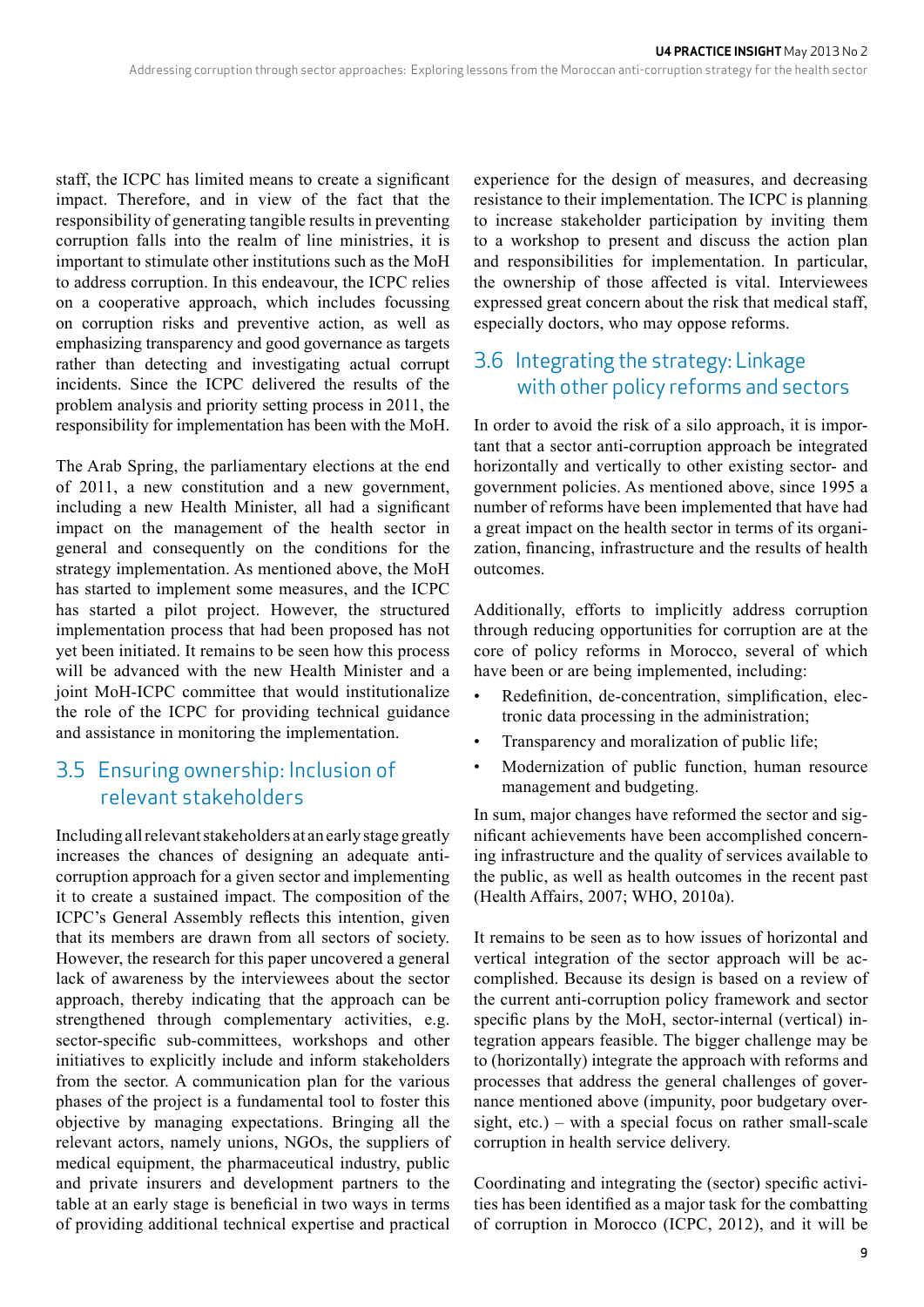interesting to observe how it is being met during implementation.

## 3.7 Challenges and pending issues: Lessons for future approaches

It is difficult to draw clear conclusions because the full implementation of the strategy is still pending. Individual measures taken by the MoH, a bilateral pilot project between the ICPC and a group of 10 hospitals in Rabat do not reflect what the strategy is aiming for, namely a systematic approach to address corruption. To this end, the action plan foresees a strategic course of action with prioritized activities, including projects to set up project management, follow-up indicators, etc. in the initial stage. As in many efforts to address corruption effectively, the real challenge is the implementation. A particularly challenging task of putting such a strategic plan into practice would limit the power of certain individuals or groups, who in turn might resist change. As described above, doctors and health staff may be an issue in this respect.

To put this discussion into a broader context, it can be said that corruption is a well-observed topic in Morocco, as the media are covering corruption scandals, several NGOs are dedicated to combating corruption and Morocco ratified the UNCAC and hosted its Conference of the States Parties in 2011. The Arab Spring and the Mouvement 20 février<sup>2</sup>, as well as the new constitution, have reportedly increased the rights of the citizens and given rise to a civil society that demands its rights and calls for action against corruption. Speaking in general terms, change appears to be happening.

## 4 Lessons learned and recommendations

Analysing and understanding the process of intended reforms offers the chance for other countries to participate in the learning experience, and this section summarizes the lessons to be drawn from the process to date. Since Morocco is now facing the crucial phase of implementing the health sector anti-corruption strategy, the evolution of this process will offer more lessons to be learned in the future, including from the monitoring and follow-up approach. This will provide data for assessing this project more thoroughly and help gain an improved understanding of sector approaches. Hence, Morocco is a case to keep watching as this process unfolds.

## 4.1 Analysis and priorities: Devising a strategic anti-corruption approach for the health sector

#### Issue in Morocco

As elaborated in the discussion, the current strategy needs to be understood for what it is: a systematic method for addressing corruption in the delivery of health-care services based on an extensive analysis and comprehensive action plan. Due to the reasons described above, prioritizing service delivery may well be a valid option to initiate the process of addressing corruption in the Moroccan health sector. However, important actors and corruption risks known to be of importance have not been covered yet, so to tackle the issue on a sector-wide basis, the current approach could be complemented by an adequate strategy to include all relevant actors and corruption risks, particularly grand corruption.

#### Lessons learned

When devising a strategic sector approach, one course of action is to start with feasible goals and measures such as addressing petty corruption. The (more difficult) part of the problem, grand corruption, can be addressed in a second step. Nevertheless, it is recommended for several reasons to cover both types of problems, at least in the analysis, from the beginning. First, explicitly acknowledging the problem and its complexities could be expected to increase the credibility of the strategy, strengthen the confidence of citizens and lower resistance from those affected by the reforms. An explicit communication strategy explaining a phased approach to stakeholders, citizens and the media is a crucial component to help create the necessary support. Otherwise, it will be difficult to counter arguments that the approach resembles window dressing and fails to address important aspects the problem. Second, understanding the entire problem allows for strategic action when and where possible. Fundamental health sector reforms, such as those of the recent past, could be designed in a way that considers their implications for corruption risks. This is especially true for the issue of integrating sector approaches with the broader governance reforms that have been previously mentioned. For instance, it was noted that the penal and judicial system should be attuned to the needs of the fight against corruption to properly fulfil its function (ICPC, 2012). Moreover, an analysis of the incentive structures and corruption risks of all actors – including a specific focus on grand corruption – can help determine the needs for broader reforms of the justice system from the health sector perspective. In this way, sector approaches can be a helpful step for ensuring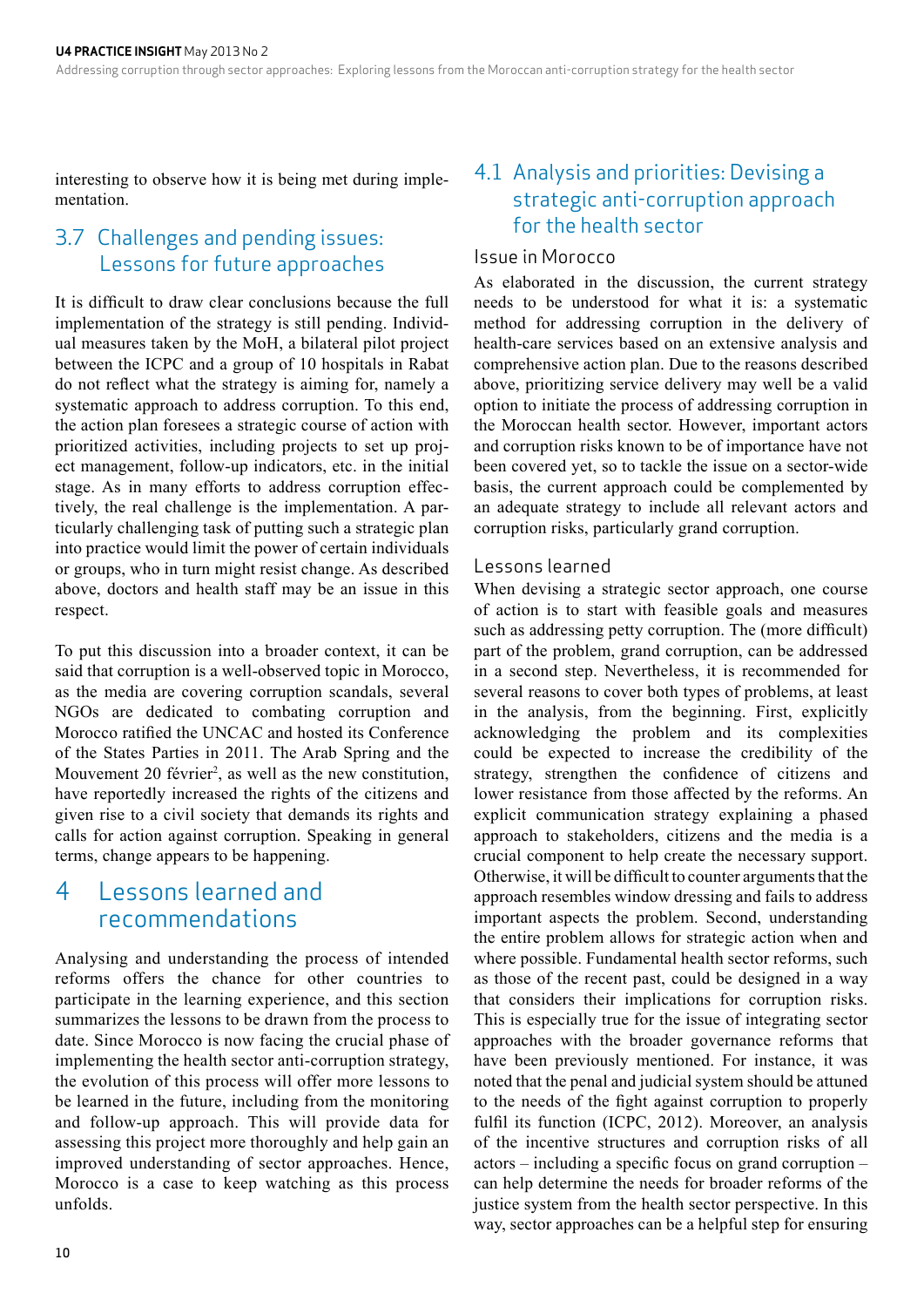that general governance reforms are appropriately designed to best achieve their goals. Third, given that petty and grand corruption tend to reinforce each other, measures for addressing corruption at the interface with patients may require a more encompassing approach, e.g. to address nepotism in appointments, corruption in drug procurement and the purchasing and management of equipment and supplies.

## 4.2 Anti-corruption measures: Integrating measures with sector goals

#### Issue in Morocco

The results of the discussion indicate that two items are currently pending. First, the implementation could benefit from a systematic way of integrating the anti-corruption measures into the main sector goals. The sector anticorruption approach is intended to complement the MoH's strategic health plan, and outcomes have been specified for each of the 55 projects. How they are being quantified, measured, followed up and integrated into the overall sector goals is an important factor for success that remains to be determined in the implementation. Second, ownership of the process and the active pursuit of change by staff are key elements for success, thus the planned workshop and other measures to increase stakeholder participation are of great importance.

#### Lessons learned

Integrating a sector anti-corruption strategy into health policies and plans requires careful planning on different levels and the consideration of various actors. Generally speaking, it may be helpful to include key stakeholders at an early stage, as they tend to be an important resource for the design of the strategy and an essential component for its smooth implementation. Furthermore, aligning measures and their evaluation criteria with the sector goals at the implementation level is expected to be helpful. Among other things, this can increase support from stakeholders since it draws attention away from misconduct of staff and avoids risks of stigmatization. Integrating the anti-corruption projects with the indicators for following up on the implementation of the MoH's strategic health plan (Ministère de la Santé, 2008: 92ff) could be beneficial. In combination with keeping an eye on measuring experienced corruption levels, an indicator used for measuring productivity, namely the ratio of admissions per doctor, could be applied in the followup on projects that address topics of admissions (axis 6, management and control of activities). Potentially, similar recommendations for the quantification and follow-up that facilitate the integration of the anticorruption projects with the sector strategy could be made as early as in the design phase.

## 4.3 Implementation: Ensuring follow through by means of leadership and ownership

#### Issue in Morocco

The reform process became delayed after the delivery of the action plan, so to ensure a proper implementation, follow-up and oversight need to be institutionalized, including the capacity for the timely identification of potential obstacles or bottlenecks. The creation of a new committee between the MoH and the ICPC may lead to a strategic implementation that adequately addresses the political and institutional challenges. More importantly, the MoH is responsible for moving things forward, taking active responsibility for the implementation, sending credible signals (tone from the top), informing key stakeholders and driving the implementation of the action plan as proposed, including quantified monitoring and evaluation.

#### Lessons learned

Ensuring institutional leadership and ownership for all of the main stakeholders is crucial throughout the process. In particular, the involvement of multiple actors and changes in terms of institutional responsibilities at different stages of the reform cycle bears foreseeable risks. The implementation of a sector anti-corruption strategy should be integrated into the daily routine of sector agencies and linked with other sectors and reform strategies. As in the Moroccan example, appropriate performance indicators to gauge performance and achievements should be included to help enable policy makers to evaluate the impact. If these reveal that the strategy was not implemented accurately or that the impact of the measures taken is not satisfactory, changes can be made.

#### 4.4 Potential implications for donors

Lastly, it is worth noting that donor agencies have not played any role in the development and initial implementation of this health sector anti-corruption approach. However, the lessons discussed above illustrate how donor agencies, in accordance with their greater focus on promoting sector anti-corruption approaches, might be helpful in four ways: 1) They can provide punctual support. Working with host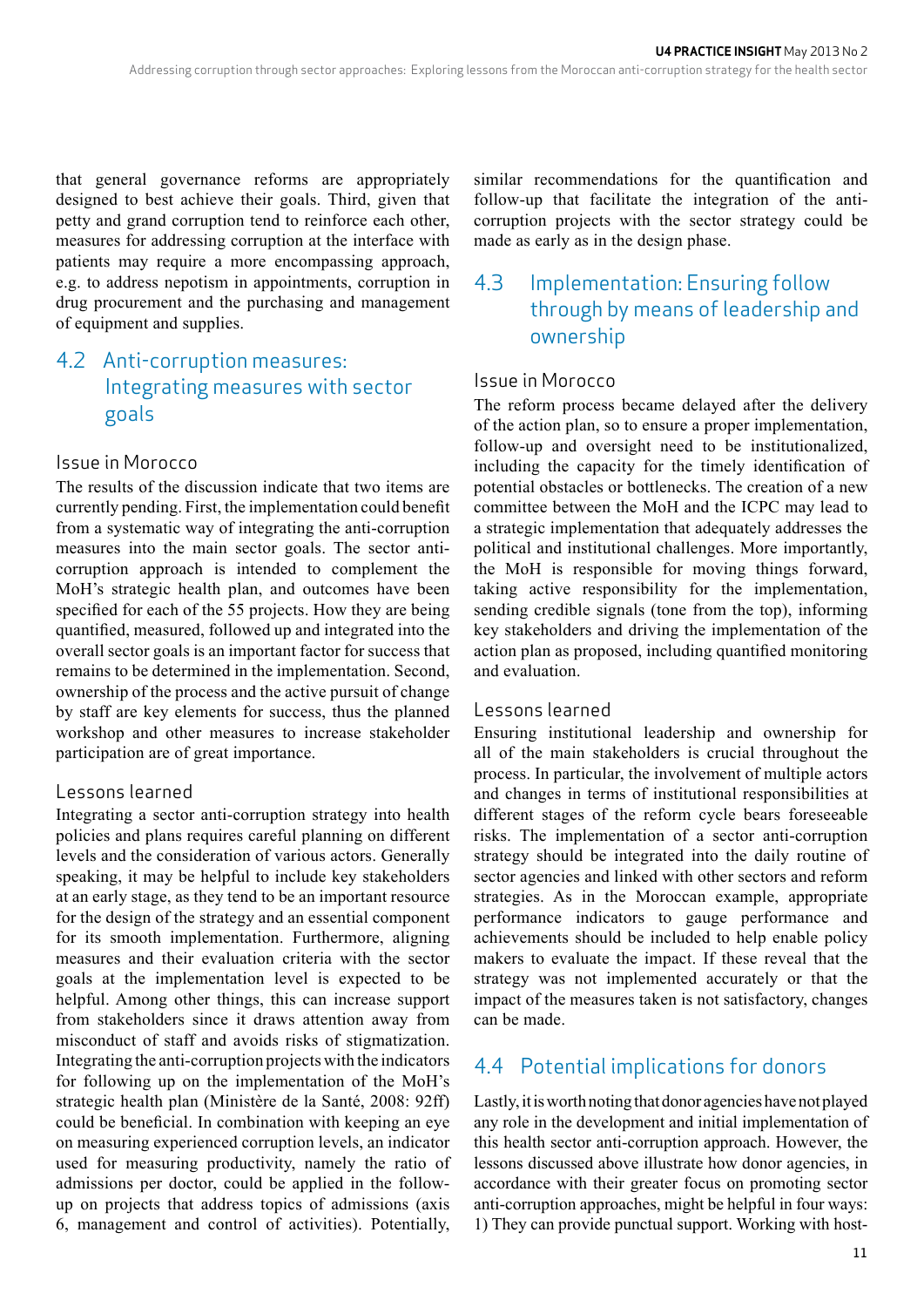country counterparts, donors can contribute examples and experiences of international good practices on diagnosing the problem and developing appropriate countermeasures, including an adequate system for monitoring and evaluation; 2) Donors can help to facilitate a dialogue and buy-in with relevant institutions. Experiences of social witnesses have shown in several settings that external monitoring can increase pressure on institutions to live up to their commitments and to follow through with reforms as planned; 3) Donors can provide material support, both financially and with qualified staff, to promote systematic sector approaches that specifically require a strong technical anti-corruption support in their design and initial implementation phase to help in complementing the skills and capacities of sector specialists, and 4) Donors are well placed to provide support for rigorous and regular monitoring and follow-up mechanisms within the public sector institutions themselves, but also, and perhaps more importantly, for those conducted by external actors, including civil society organizations, community-based organizations, universities, professional organizations, etc.

Given their potential and objectives, donors can and should play an active role in sector anti-corruption approaches – particularly in light of the fact that many of them have recommend this practice for some time.

#### **Notes**

1. All foreign quotations are translations by the authors. For legibility reasons they are not marked as such in each case.

2. In the wake of manifestations in other Arab countries, on February 20 of 2011, thousands of Moroccans demonstrated demanding political reforms. In the aftermath, several reforms were passed, including a new constitution.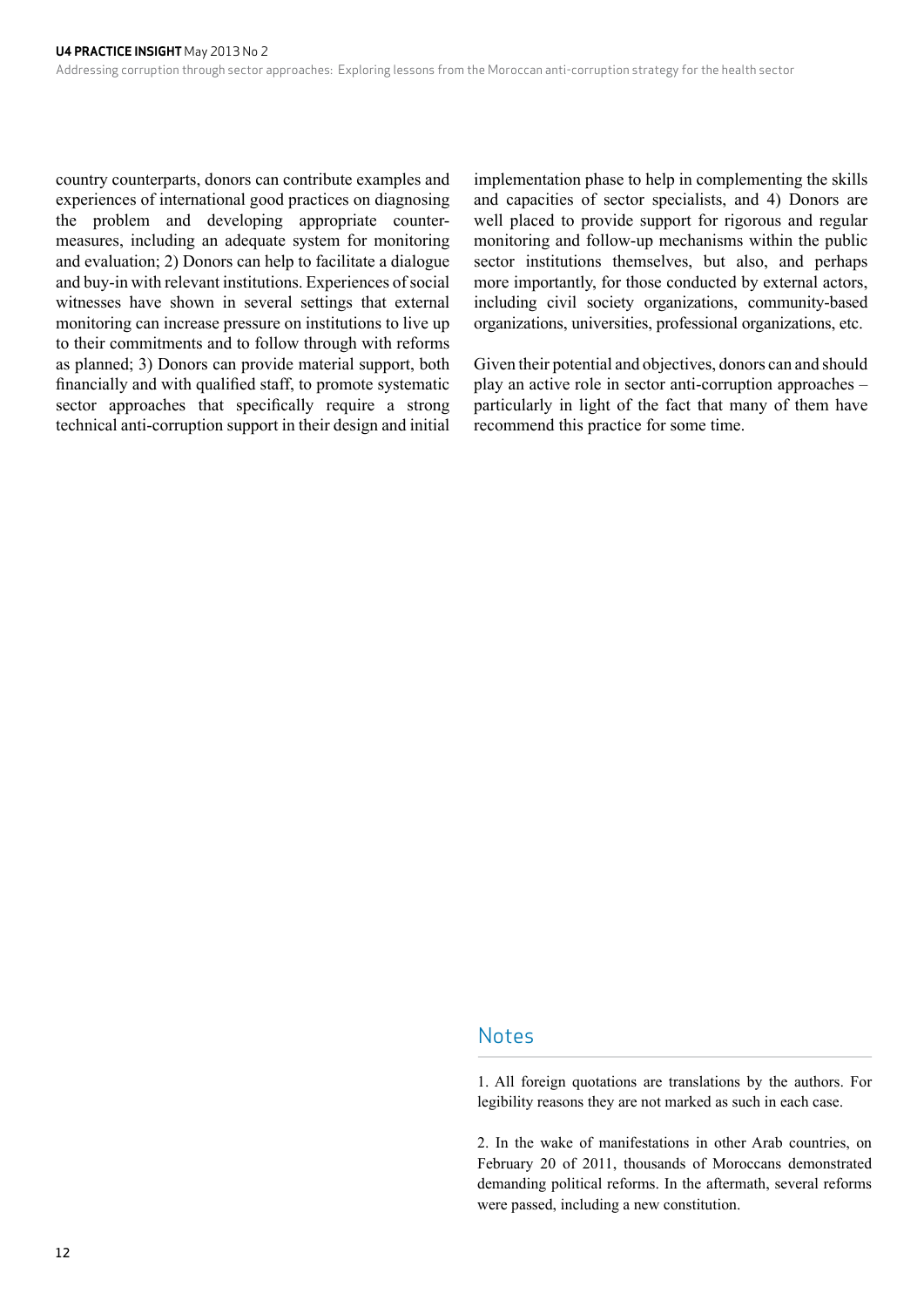## Reference list

BAMF (Bundesamt für Migration und Flüchtlinge) (2012). Country Fact Sheet: Morocco. www.bamf.de/Shared-Docs/MILo-DB/EN/Rueckkehrfoerderung/Laenderinformationen/Informationsblaetter/cfs-marokko-downloadenglisch.pdf;jsessionid=A6BE59AD8061FB8DF3760D4 90BB4D8F0.1\_cid294?\_blob=publicationFile

Chêne, M. (2010). Mainstreaming Anti-Corruption within Donor Agencies. U4 Expert Answer. Bergen, Norway. www.u4.no/publications/mainstreaming-anti-corruptionwithin-donor-agencies/

Global Advice Network (2011). Business anti-corruption portal: Morocco Country Profile. www.business-anti-corruption. com/en/country-profiles/middle-east-north-africa/morocco/

Global Integrity (2009). Global Integrity Report 2009: Key Findings. http://report.globalintegrity.org/globalindex/findings.cfm

Global Integrity (2010). Global Report Morocco 2010. www.globalintegrity.org/report/Morocco/2010

Hussmann, K. (2007). Anti-corruption policy making in practice: What can be learned for implementing Article 5 of UNCAC? Report of six country case studies: Georgia, Indonesia, Nicaragua, Pakistan, Tanzania and Zambia. U4 report 2007:1 (1st part). Bergen, Norway. www.u4.no/ publications/anti-corruption-policy-making-in-practicewhat-can-be-learned-for-implementing-article-5-of-uncac/downloadasset/177

Hussmann, K. (2011). Addressing corruption in the health sector: Securing equitable access to health care for everyone. U4 Issue 2011:1. Bergen, Norway. www.cmi.no/publications/file/3934-addressing-corruption-in-the-healthsector.pdf

ICPC (2010ª). Etude sur le phenomene de la corruption dans le seceur de la sante : Evaluation et diagnostic. Phase 1: Rapport sur l'évaluation des politiques et pratiques concernant la prévention et la lutte contre la corruption dans le secteur de la Santé. Version Provisoire.

ICPC (2010b). Etude sur le phenomene de la corruption dans le seceur de la sante : Evaluation et diagnostic. Phase 2: Etude des manifestations, de la fréquence et de l'intensité ainsi que des causes et des implications de la corruption dans le secteur de la Santé. Version Provisoire.

ICPC (2011a). ICPC's sector approach to the analysis of corruption and the design of specific sector strategies. Brief description of the study about corruption in the health and transportation sectors in Morocco.

ICPC (2011b). Etude sur le phénomène de la Corruption dans le secteur de la Santé: Evaluation et Diagnostic. Rapport de synthèse. Rabat. www.icpc.ma/wps/wcm/connec t/9696e280487ecd89be94be45f50d2bf5/ICPCS\_Note+de +Synth%C3%A8se+Sant%C3%A9\_20110623\_AE\_TEF. pdf?MOD=AJPERES&CACHEID=9696e280487ecd89b e94be45f50d2bf5

ICPC (2011c9. Le rôle de la coopération dans la lutte contre la corruption. http://www.icpc.ma/wps/wcm/connect/9 5fb240048ffaa5b94dbf742071e6776/Le+r%C3%B4le+d e+la+coop%C3%A9ration+dans+la+lutte+contre+la+cor ruption.pdf?MOD=AJPERES&CACHEID=95fb240048f faa5b94dbf742071e6776

ICPC (2012). Résumé du rapport 2010-2012: Instance Centrale de Prévention de la Corruption. http://www.icpc. ma/wps/wcm/connect/48f467804d4dfb528987af3f624bc 886/+R%C3%A9sum%C3%A9+fr.pdf?MOD=AJPERES &CACHEID=48f467804d4dfb528987af3f624bc886

Ministère de la Santé (2008). Plan d'action santé, 2008- 2012: 'Réconciller le citoyen avec son système de santé'. Rabat. http://www.sante.gov.ma/INAS/pdf/Plan-action-08-12.pdf

Savedoff, W., & Hussmann, K. (2006). "Why are health systems prone to corruption"? In Global Corruption Report 2006, edited by Transparency International, 4-16. http:// archive.transparency.org/content/download/4816/28503/ file/Part%201\_1\_causes%20of%20corruption.pdf

Semlali, H. (2010). Positive Practice Environments Campaign. The Morocco Country Case Study. WHO, International Council of Nurses. http://www.who.int/workforcealliance/knowledge/resources/ppemorocco/en/index. html

TI (Transparency International) (2010). Global Corruption Barometer 2010. http://www.transparency.de/fileadmin/pdfs/Wissen/Korruptionsindices/GCB\_2010.pdf

TI (Transparency International) (2012). Corruption Perceptions Index 2012. http://cpi.transparency.org/cpi2012/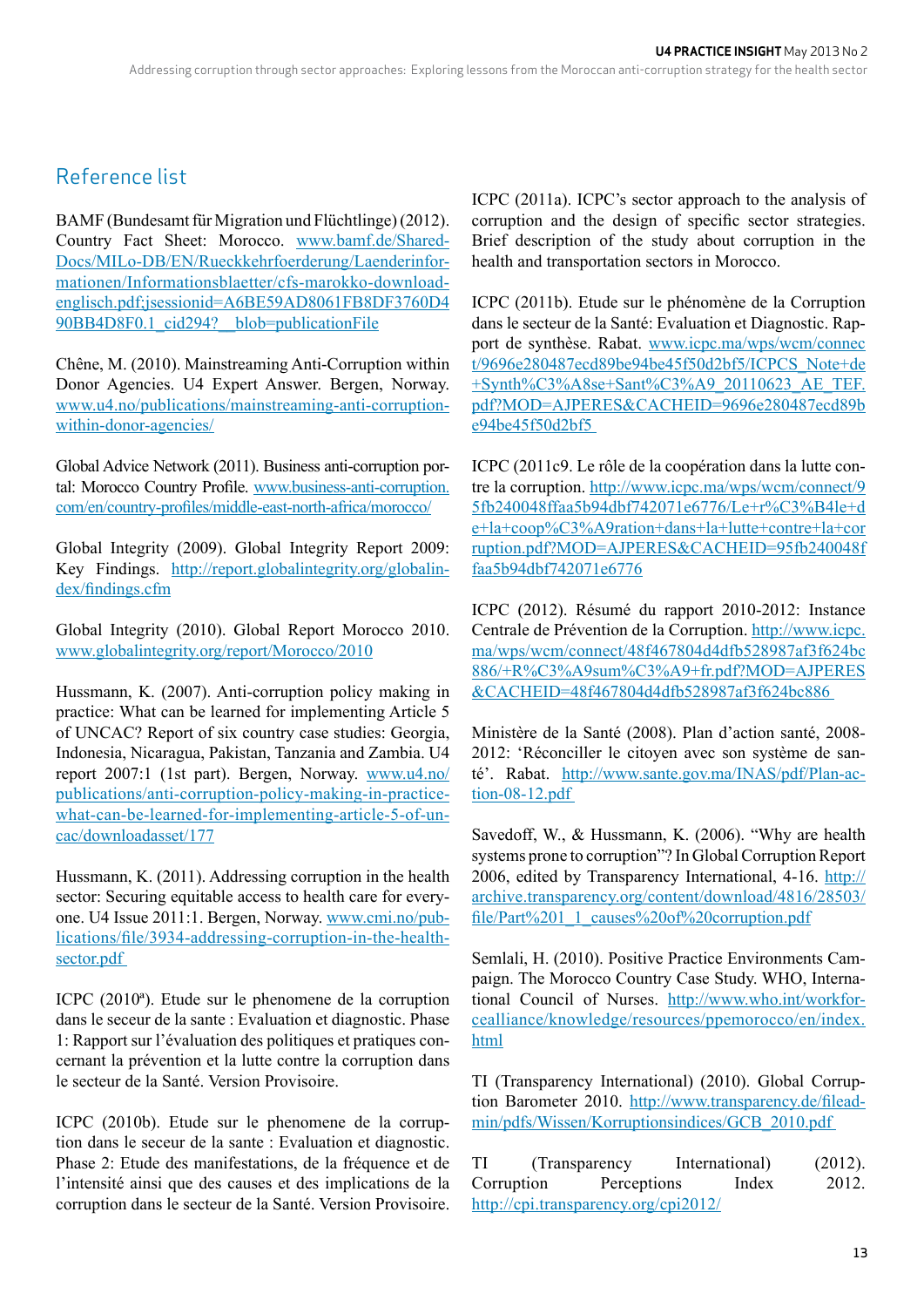TM (Transparency Maroc) (2001). La corruption au Maroc: Synthèse des résultats des enquêtes d'intégrité. www. transparencymaroc.ma/uploads/communiques1/19.pdf

TM (Transparency Maroc) (2009). National Integrity System Study Overview Morocco 2009. http://files.transparency.org/content/download/272/1092/file/2009\_MoroccoNISSummary\_EN.pdf

TM (Transparency Maroc) (2012). Lutte contre la corruption en 2011: Entre le discours prometteur des pouvoirs publics et la réalité d'une corruption endémique. Observatoire de la Corruption et du Développement de la Transparence au Maroc. Revue de presse 2011. http://www. transparencymaroc.ma/uploads/projets/Fr/5065\_1.pdf

WBI (World Bank Institute) (2011). Worldwide Governance Indicators. http://info.worldbank.org/governance/ wgi/index.asp

WHO (2010). Every Woman Every Child: Access for all to skilled, motivated, and supported health workers. www. who.int/pmnch/activities/jointactionplan/20101007\_4\_ skilledworkers.pdf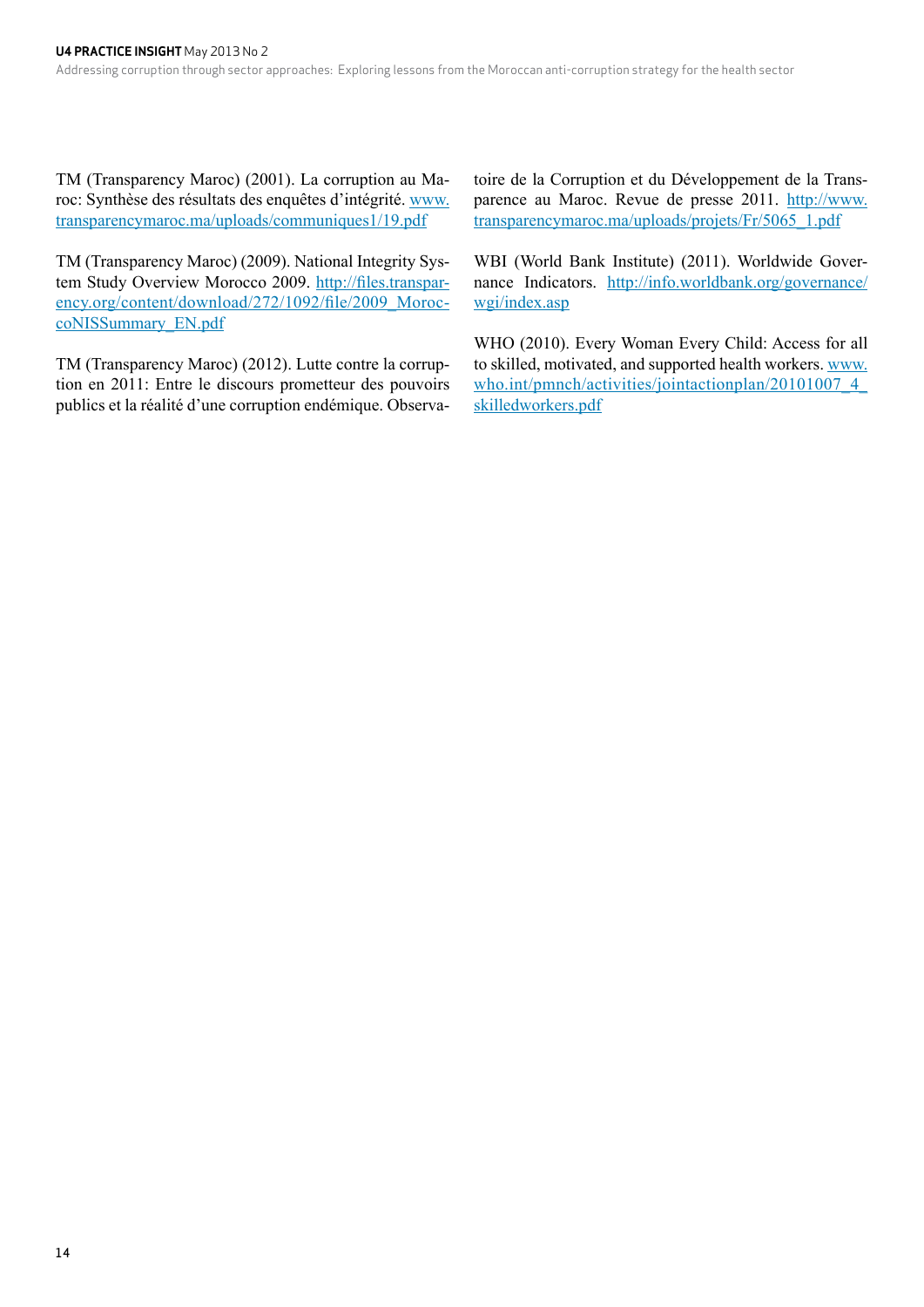#### **U4 Practice insight** May 2013 No 2

Addressing corruption through sector approaches: Exploring lessons from the Moroccan anti-corruption strategy for the health sector